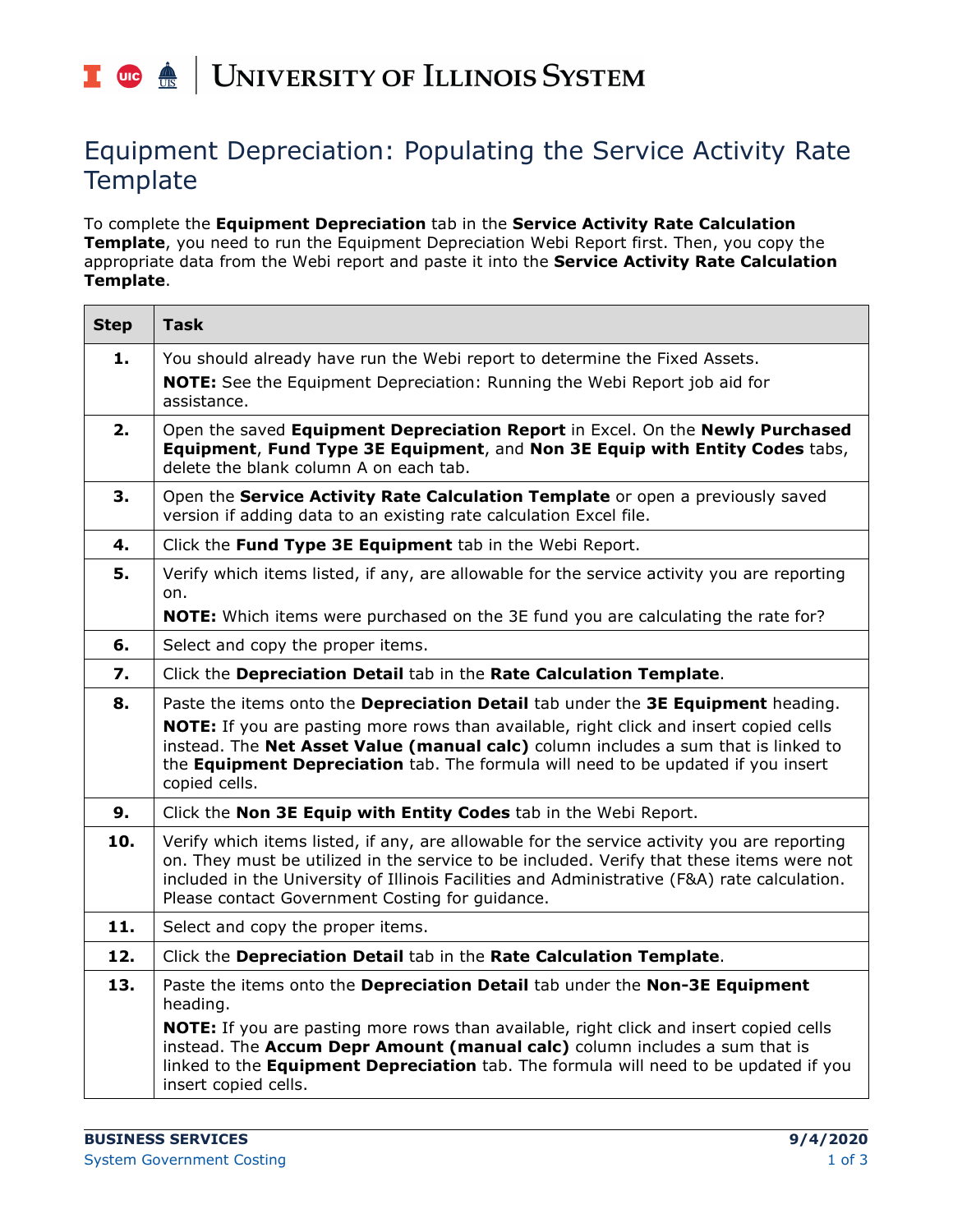## I **C**  $\triangle$  UNIVERSITY OF ILLINOIS SYSTEM

| <b>Step</b> | <b>Task</b>                                                                                                                                                                                                                                                                                                                                                                                             |
|-------------|---------------------------------------------------------------------------------------------------------------------------------------------------------------------------------------------------------------------------------------------------------------------------------------------------------------------------------------------------------------------------------------------------------|
| 14.         | Click the Equip by Responsible Org tab in the Webi Report.                                                                                                                                                                                                                                                                                                                                              |
| 15.         | Here you can identify any non-3E assets utilized in the service activity that have not<br>previously been entity coded. If you want to include the depreciation in your rate<br>calculation, please System Government Costing to confirm asset was not included in<br>F&A rate study. Also, contact University Property Accounting and Reporting to add an<br>entity code to the Property Tag.          |
| 16.         | Select and copy the proper items.                                                                                                                                                                                                                                                                                                                                                                       |
| 17.         | Click the Depreciation Detail tab in the Rate Calculation Template.                                                                                                                                                                                                                                                                                                                                     |
| 18.         | Paste the items onto the Depreciation Detail tab under the Non-3E Equipment<br>heading.<br><b>NOTE:</b> If you are pasting more rows than available, right click and insert copied cells<br>instead. The Accum Depr Amount (manual calc) column includes a sum that is<br>linked to the Equipment Depreciation tab. The formula will need to be updated if you<br>insert copied cells.                  |
| 19.         | Click the Newly Purchased Equipment tab in the Webi Report.                                                                                                                                                                                                                                                                                                                                             |
| 20.         | Verify which items listed, if any, are allowable for the service activity you are reporting<br>on. They must be utilized in the service to be included. If newly purchased equipment<br>was acquired using non-3E funds and you want to include the depreciation in your rate<br>calculation, please contact University Property Accounting and Reporting to add an<br>entity code to the Property Tag. |
| 21.         | Verify that the items you have identified have been included under the 3E Equipment<br>or Non-3E Equipment headers on the Depreciation Detail tab of the Rate<br><b>Calculation</b> template. If not, copy and paste them to the appropriate section following<br>step 8 or 13 respectively.                                                                                                            |
| 22.         | Click on the Equipment Depreciation tab                                                                                                                                                                                                                                                                                                                                                                 |
| 23.         | Under the 3E Equipment heading, enter the Ptag (Property Tag) #, Equipment<br>Description and enter the Depreciation Amount from the Depreciation Detail tab<br>into the FYxx Depreciation Expense - For External Rate column for all assets listed<br>on the Depreciation Detail tab under the corresponding 3E Equipment header. Add<br>rows, as necessary.                                           |
| 24.         | Under the Non-3E Equipment heading, enter the Ptag (Property Tag) $#$ ,<br>Equipment Description and FYxx Depreciation Expense - For External Rate for<br>all assets listed on the Depreciation Detail tab under the corresponding Non-3E<br>Equipment header. Add rows, as necessary.                                                                                                                  |
| 25.         | Drag and drop the formulas present in the Total Adjusted FYxx Depreciation<br>Expense - For Internal Rate and Total Allocated columns after adding any rows in<br>any of the sections.                                                                                                                                                                                                                  |
| 26.         | Delete any blank or unnecessary rows.                                                                                                                                                                                                                                                                                                                                                                   |
| 27.         | Replace the titles <b>Rate #1, Rate #2</b> , etc., to something more descriptive. For example,<br>Microscope Rate, X-Ray Rate, Truck Rate, etc. You may add or delete rate columns, as<br>necessary.                                                                                                                                                                                                    |